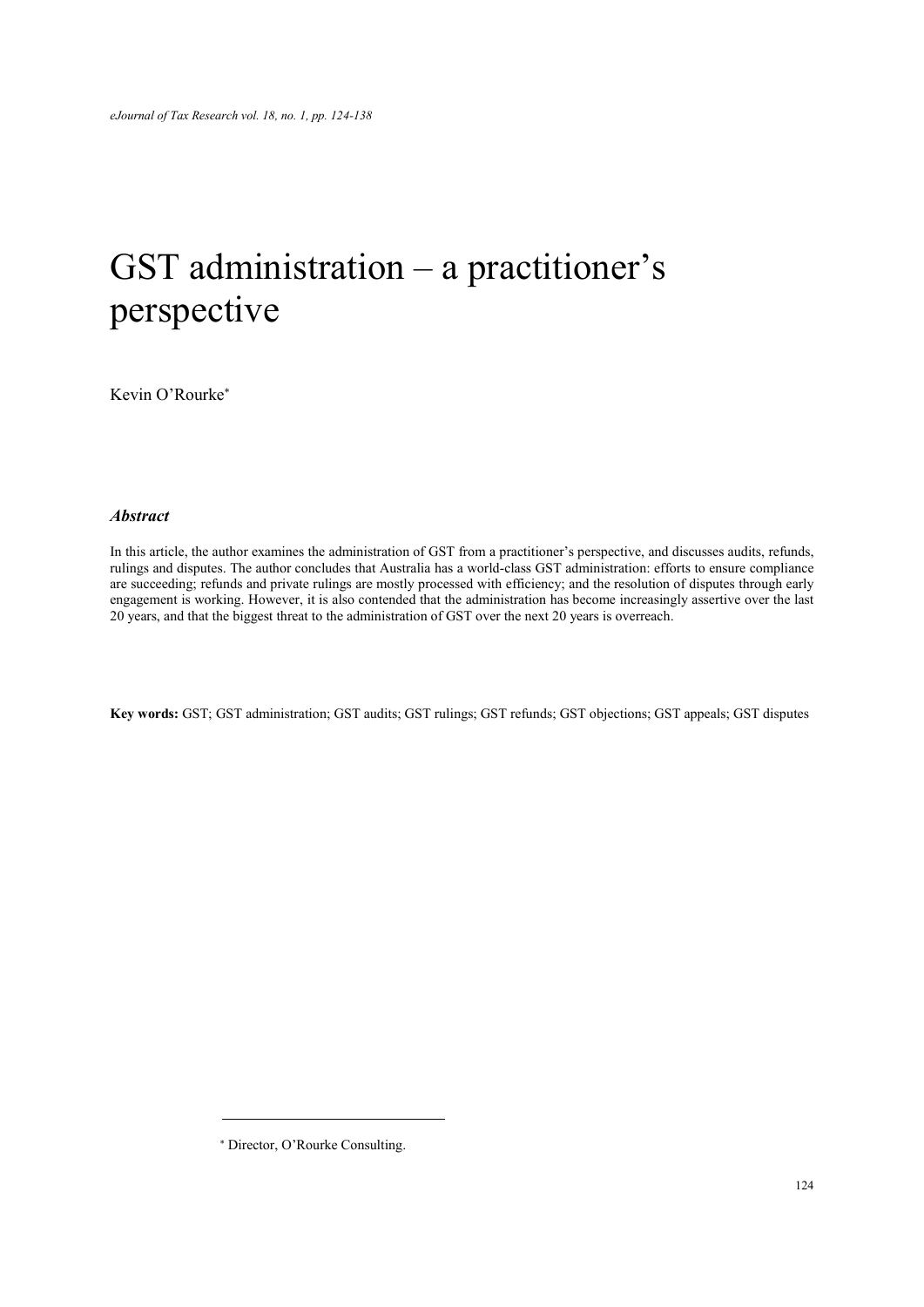# 1. OVERVIEW

A GST practitioner may not be the best person to speak about GST administration, at least at the 'whole of system' level. GST practitioners are rarely concerned about the wider system when immersed in the day-to-day realities of practice. Senior practitioners in particular typically get involved in the most difficult of client issues in which disputes with the Commissioner are either on foot or are in reasonable contemplation. From this limited perspective the system for the most part seems difficult and confrontational; a far cry from the halcyon days following the implementation of GST when the Commissioner really was here to help.

Without wanting to diminish the role of GST practitioners, it is a sobering fact that most of what happens in the administration of GST happens without us. Looking at the ATO's GST Administration Annual Performance Report for 2017-18,<sup>1</sup> one can see that 10.3 million original Activity Statements were processed for 2.75 million active GST registrants, and AUD 51.7 billion in GST refunds paid to taxpayers. This resulted in a net AUD 63.1 billion of GST cash being received. Of those 10.3 million Business Activity Statements (BASs) lodged, this author prepared only four, and they were for my own firm. So, the GST world really does turn without me, and without GST practitioners more generally.

These are impressive statistics but the ATO is more than a mere processing centre. It was the first administration globally to implement a model for the collection of GST on low value imported goods, and has implemented measures to tax digital imports. The ATO has also implemented measures to combat GST fraud in both the property and precious metals industries. These have all been successful measures; the term 'successful' is used here because, while practitioners can point to teething issues with each and every measure, in practice they have all broadly worked as intended. There is of course much more to the GST administration story than this but these are significant achievements.

It is safe to say that Australia has a world-class GST administration.

Beyond that description, this article has little to say about the 'whole of system' administration of GST. The article will look instead at the limited world of compliance, refunds, rulings and disputes, for this is where 'policy meets reality' for the practitioner.

# 2. COMPLIANCE

-

To a GST practitioner, the ATO's compliance activities usually result in a world of pain for both clients and practitioners, though the practitioner is at least remunerated for the pain. Just how much financial pain is extracted from clients is shown in Table 1.

<sup>&</sup>lt;sup>1</sup> Australian Taxation Office (ATO), GST Administration Annual Performance Report 2017-18 (18 March 2019), https://www.ato.gov.au/about-ato/commitments-and-reporting/in-detail/gst-administration/gstadministration-annual-performance-report-2017-18/.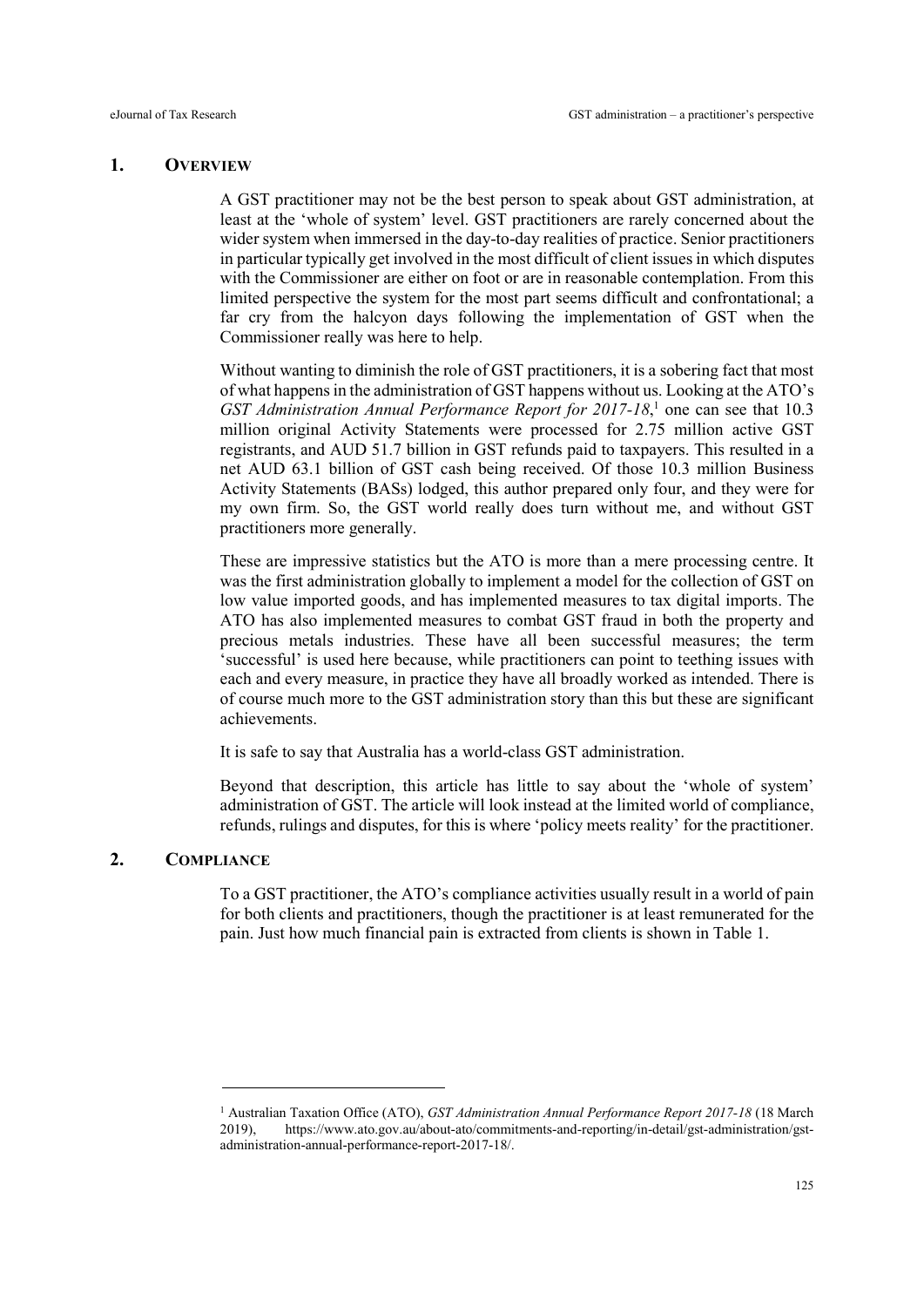-

| Year          | <b>GST</b> compliance liabilities |  |  |
|---------------|-----------------------------------|--|--|
|               |                                   |  |  |
| $2013 - 2014$ | \$3.4 <sub>b</sub>                |  |  |
| $2014 - 2015$ | \$2.6 <sub>b</sub>                |  |  |
| $2015 - 2016$ | \$3.3 <sub>b</sub>                |  |  |
| $2016 - 2017$ | \$2.9 <sub>b</sub>                |  |  |
| $2017 - 2018$ | \$3.0 <sub>b</sub>                |  |  |

Table 1: GST Compliance Liabilities<sup>2</sup>

These liabilities are primary GST liabilities arising from non-compliance and do not include any penalties or interest. This information yields at least two conclusions. First, the liabilities increase or decrease significantly year on year, reflecting the large revenue 'outliers' which might arise in any given year. Second, the GST liabilities remain substantial in each year reflecting a level of non-compliance which is unacceptable and which needs to be constantly monitored and addressed.

It is perhaps for this reason that the government recently announced that it would extend the current GST compliance program for a further four years. It will provide AUD 467 million to the ATO over four years from 2019-20, and is expected to deliver an additional AUD 2.3 billion in revenue to the States and Territories over the forward estimates period.<sup>3</sup>

The author's own practice mainly advises large corporate clients. There have been significant changes in this market segment over the last decade that have had an impact on GST compliance.

First, the global financial crisis saw a major focus on cost-cutting which often led to a dramatic reduction in the size of tax teams. The size of the tax team continues to be historically low and this has an obvious impact on the time that can be invested in managing GST compliance. It is usually a struggle just to respond to day-to-day compliance responsibilities, let alone stepping back and reviewing the broader GST function.

Second, and as part of the cost-cutting, many corporates sent a range of 'back of house' functions, such as information technology (IT) and accounting, to offshore centres. This has at times made it difficult for those responsible for tax in Australia to meaningfully review what happens in another country.

Third, and also as part of the cost-cutting, many corporates outsourced these 'back of house' functions as well as offshoring them. This has at times compounded the difficulties.

<sup>&</sup>lt;sup>2</sup> Australian Taxation Office, GST Administration Annual Performance Report 2013-14 (2015); Australian Taxation Office, GST Administration Annual Performance Report 2014-15 2016); Australian Taxation Office, GST Administration Annual Performance Report 2015-16 (2017); Australian Taxation Office, GST Administration Annual Performance Report 2016-17 (2018); Australian Taxation Office, GST Administration Annual Performance Report 2017-18, above n 1 (GST Performance Reports).

<sup>&</sup>lt;sup>3</sup> Australian Treasury, Mid-Year Economic and Fiscal Outlook 2018-19 (17 December 2018) 122, https://archive.budget.gov.au/2018-19/myefo/myefo\_2018-19.pdf.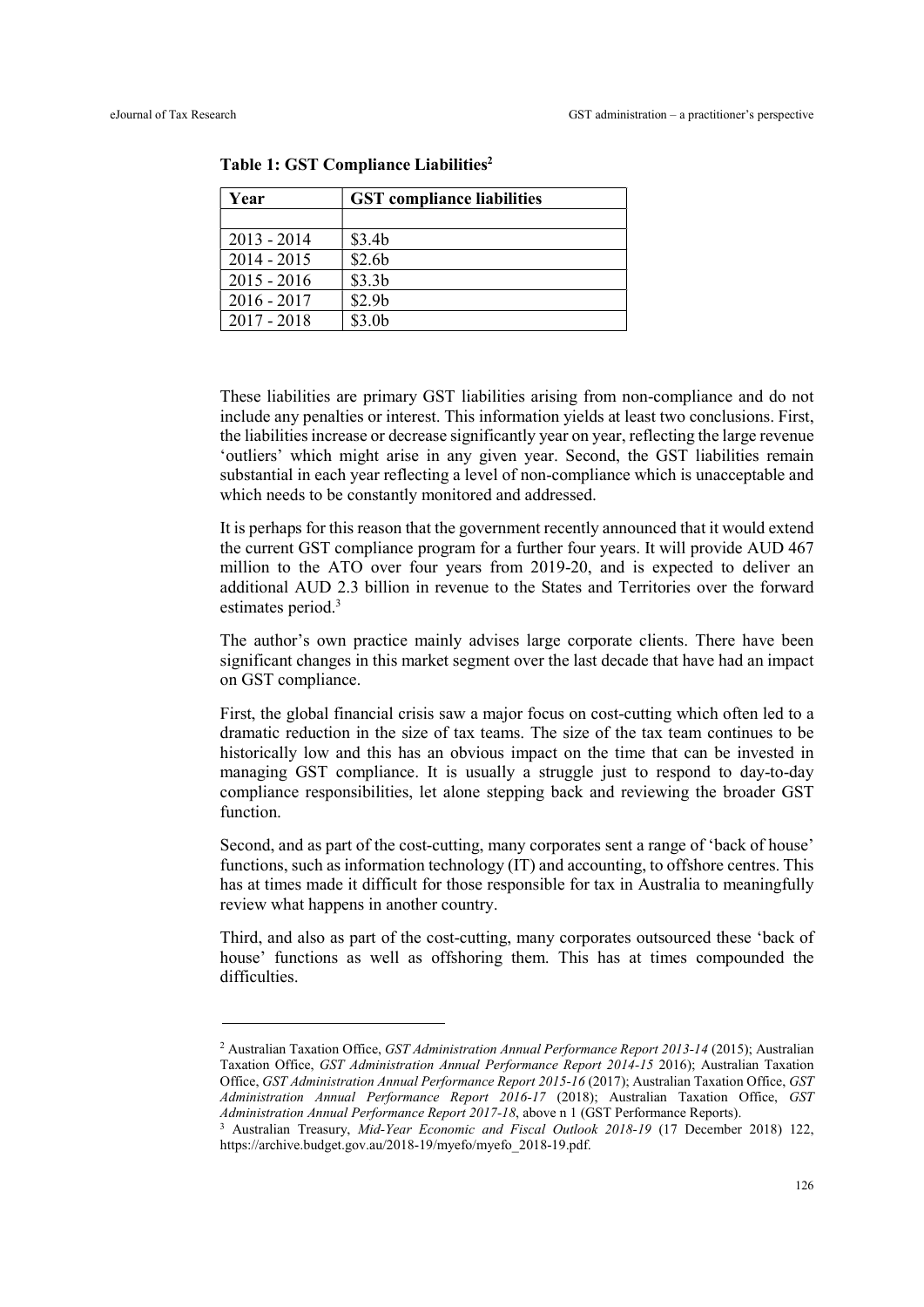Fourth, there is an increase in the automation of repetitive processes. On paper this is a good thing, but it can be a double-edged sword. In the author's experience, the complexity of the implementation process itself has tended to magnify error rather than eliminate it. With vigilance, that should diminish over time, but there is often a false sense of security with automation which weighs against this.

Many larger corporates now have fewer people in tax teams (and related accounting and compliance teams), dealing with offshore and outsourced functions, in an increasingly automated environment. It might have been possible to get away with this if a taxpayer was dealing with a GST compliance audit ten years ago but times have changed.

The GST audit of ten years ago was a happily superficial experience for many corporates. It was mainly characterised by lengthy PowerPoint presentations. These showed the corporate structure, the BAS preparation process, the policies and procedures in place and the overall history of good governance. One or two difficult questions were handled out of session and many good cups of coffee were consumed. Interrogation of systems was rudimentary. The superficial nature of the audit acted to breed complacency among some corporates.

The GST review of today can be a vastly different experience. The ATO is now more willing to take a deep dive into the systems and accounts of a large corporate in conducting a review, and it is anything but superficial. From a 'whole of system' perspective this is a welcome development. For the individual corporate it is a painful process. Beverages stronger than coffee are increasingly consumed. But the time for complacency is over and tax teams need to be better resourced and equipped for today's tax compliance environment.

It should also be noted that the taxpayer experience for GST reviews varies dramatically. The main variable in this seems to be which compliance officer or team is assigned to the matter. While in one sense all GST reviews are unhappy experiences, the better the compliance officer the better the experience. The challenge for the Commissioner is to achieve a consistent experience across all reviews. There is a wide spectrum covering technical ability, commercial knowledge, and the ability to gather relevant evidence efficiently. The better compliance officers tend to sit at the one end of the spectrum on each measure.

Twenty years into the GST, the ATO's compliance program is in good shape. Yet this author is convinced that the Commissioner could achieve greater revenue with the same number of compliance officers, and with less pain for taxpayers, if there was an increase in investment in the training given. At the very least, it would improve the consistency of the taxpayer experience.

#### 3. REFUNDS

There is little that makes the heart beat faster for a GST practitioner than to secure a GST refund for a client. Perhaps a compliance officer has the same feeling on raising an assessment but refunds always excite the imagination of practitioners. Clients like them too, even more than income tax refunds. This is because GST refunds are 'above the line' in an accounting sense and are therefore reflected in the year's profit.

It is therefore unsurprising that since the implementation of GST there have been a number of cases dealing with GST refunds and, as a consequence, numerous law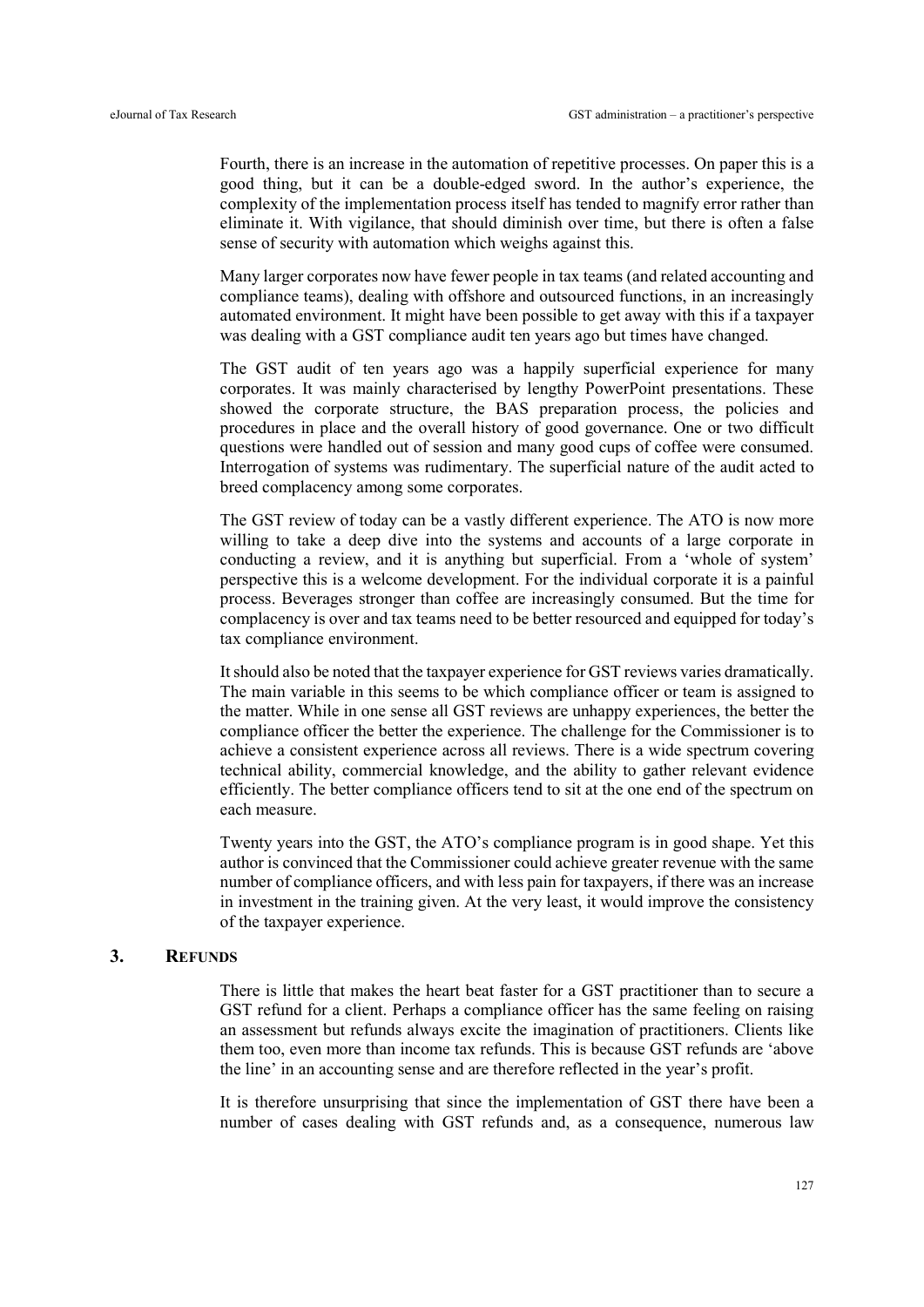changes.<sup>4</sup> Of course, GST refunds can arise from either under-claimed input tax credits or overpaid 'output' GST. But there is a significant difference in policy between the two. In broad terms, an under-claimed input tax credit usually involves a loss suffered by the relevant enterprise, while overpaid 'output' GST may either be suffered by the enterprise or have been shifted forward in price and so suffered by the enterprise's customer. In the latter case, the refund rules are often written to prevent the enterprise receiving a 'windfall gain' at the expense of the customer.

Overlaid on these rules are limitation periods which generally prevent a refund being claimed beyond a four-year period, subject to rights of objection and appeal being exercised within the limitation period.

# 3.1 Refunds of GST output tax

In the early days of GST, the provision every party fought over was section  $105-65(2)$ of Schedule 1 to the Taxation Administration Act 1953 (Cth).<sup>5</sup> This provision was directed to restricting the payment of refunds of output GST. Where the Commissioner was not satisfied that the relevant conditions in the provision were met, then he 'need not give you the refund'. This was interpreted as 'need not, but may' give the refund, a so-called residual discretion. The law and practice governing this provision and the exercise of the residual discretion was complex.

The boundaries of section 105-65 were judicially tested for the first time in KAP Motors.<sup>6</sup> It was a matter conducted on the basis of agreed facts which included that the taxpayer had overpaid GST under the mistaken belief that it had made taxable supplies. KAP Motors neither reimbursed nor undertook to reimburse its customers.<sup>7</sup>

The Commissioner contended that section 105-65(1) should be construed as though the word 'supply' included a purported or putative supply, such that it referred to any transaction that was incorrectly treated as a taxable supply.<sup>8</sup> He attached significance to the proposition that a refund of overpaid GST would ordinarily result in a windfall gain to the supplier. In response to that proposition, Emmett J stated:

> Section 105-65 should not be given an expansive construction. While its object may be commendable, in seeking to avoid windfall gains for taxpayers, it is, in a sense, a paternalistic interference with the rights of taxpayers. It proceeds on the basis that GST that should not have been paid has been paid by a taxpayer. Its operation is to ensure that the Commissioner receives a windfall rather than a taxpayer.<sup>9</sup>

His Honour held that section 105-65 had no application in circumstances where there was no supply. Following that decision, the law was amended to extend the restriction

<sup>4</sup> See generally Kevin O'Rourke, 'GST Refunds' (Paper presented at the Taxation Institute National GST Intensive, Melbourne, September 2011).

<sup>5</sup> Taxation Administration Act 1953 (Cth), Sch 1, s 105-65(2)(b) (Administration Act).

<sup>6</sup> KAP Motors Pty Ltd v Commissioner of Taxation [2008] FCA 159; 68 ATR 927.

<sup>7</sup> Ibid.

<sup>8</sup> Ibid para 29.

<sup>9</sup> Ibid para 33 per Emmett J.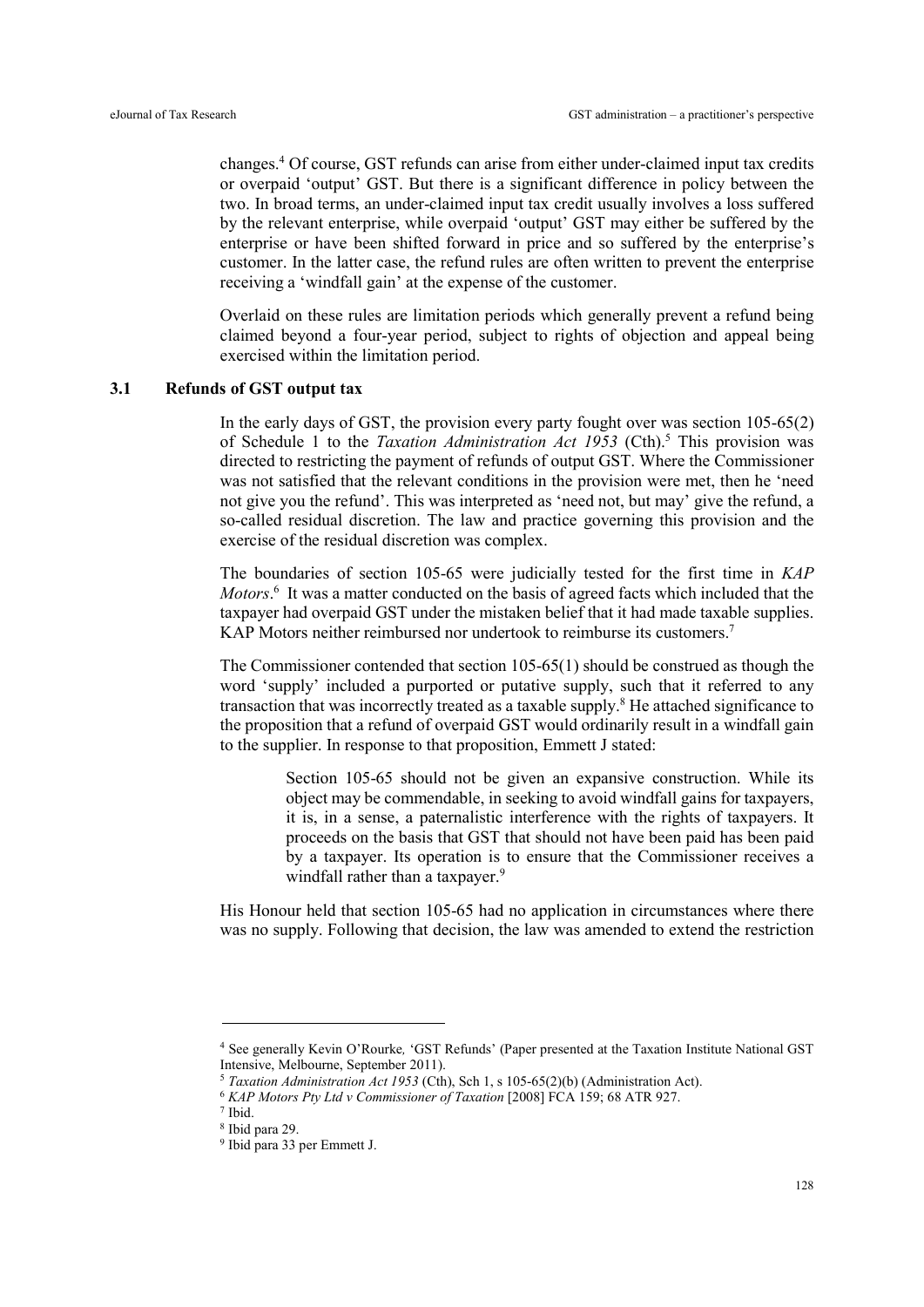on refunds to situations in which tax was overpaid where there was no underlying supply. $10$ 

Further issues arose about the application of section 105-65 to supplies made using the margin scheme,<sup>11</sup> and to gambling supplies.<sup>12</sup> In broad terms, section 105-65 only applied if a supply was treated as a taxable supply 'to any extent' and the supply is not a taxable supply 'to that extent'.

And then a jurisdictional issue arose. The Administrative Appeals Tribunal in Naidoo held that a decision made by the Commissioner under section 105-65 was not part of the assessment process and as such did not qualify for merits review under Part IVC of the Administration Act.<sup>13</sup>

These issues were finally resolved with the repeal of section 105-65 and the insertion of a new Division 142 into the GST Act with effect from June 2014. Merits reviews were reinstated, the 'residual discretion' discarded in favour of a self-assessing provision, and the concept of 'excess GST' solved problems involving margin calculations.

# 3.2 Time limitations on refunds

Also complex were the time limitation provisions. In relation to input tax credits, the attribution or timing rules operated in a manner that effectively permitted previously unclaimed input tax credits to be claimed in any subsequent tax period. In other words, indefinitely.<sup>14</sup> This was an intended outcome; an input tax credit was to be treated like cash and an enterprise was still entitled to its money if a tax invoice turned up after ten years.

In relation to output GST, the time limitation periods were unfathomable. In general, there was a four-year time limitation on claiming refunds of output GST. However, there was effectively no time limit on claiming a refund if there was a positive net amount for the tax period in which the overpayment occurred. In a paper delivered in 2006 the author concluded as follows:

> There are sound public policy reasons for limitation periods which go to the finality of disputes or potential disputes, and to certainty of financial position. In the case of the Commonwealth, it is entirely reasonable that the books be ruled off after four years in the certain knowledge that no further refunds will be due. This policy intent, clear in the Explanatory Memorandum, has miscarried in the drafting of section 105-55 of the [Administration Act]. It is also inequitable that some taxpayers are limited to a four year refund period while others enjoy an unlimited refund period based around arbitrary criteria, such as whether they happened to have a positive net amount in the relevant

<sup>&</sup>lt;sup>10</sup> Administration Act, Sch 1, s105-65(2)(b).

 $11$  A New Tax System (Goods and Services Tax) Act 1999 (Cth), Div 75 (GST Act).

<sup>&</sup>lt;sup>12</sup> Ibid, Div 126; see also *International All Sports v Commissioner of Taxation* [2011] FCA 824; 81 ATR 607.

<sup>13</sup> Naidoo v Commissioner of Taxation [2013] AATA 443; 93 ATR 437.

<sup>14</sup> GST Act, s 29-10(4).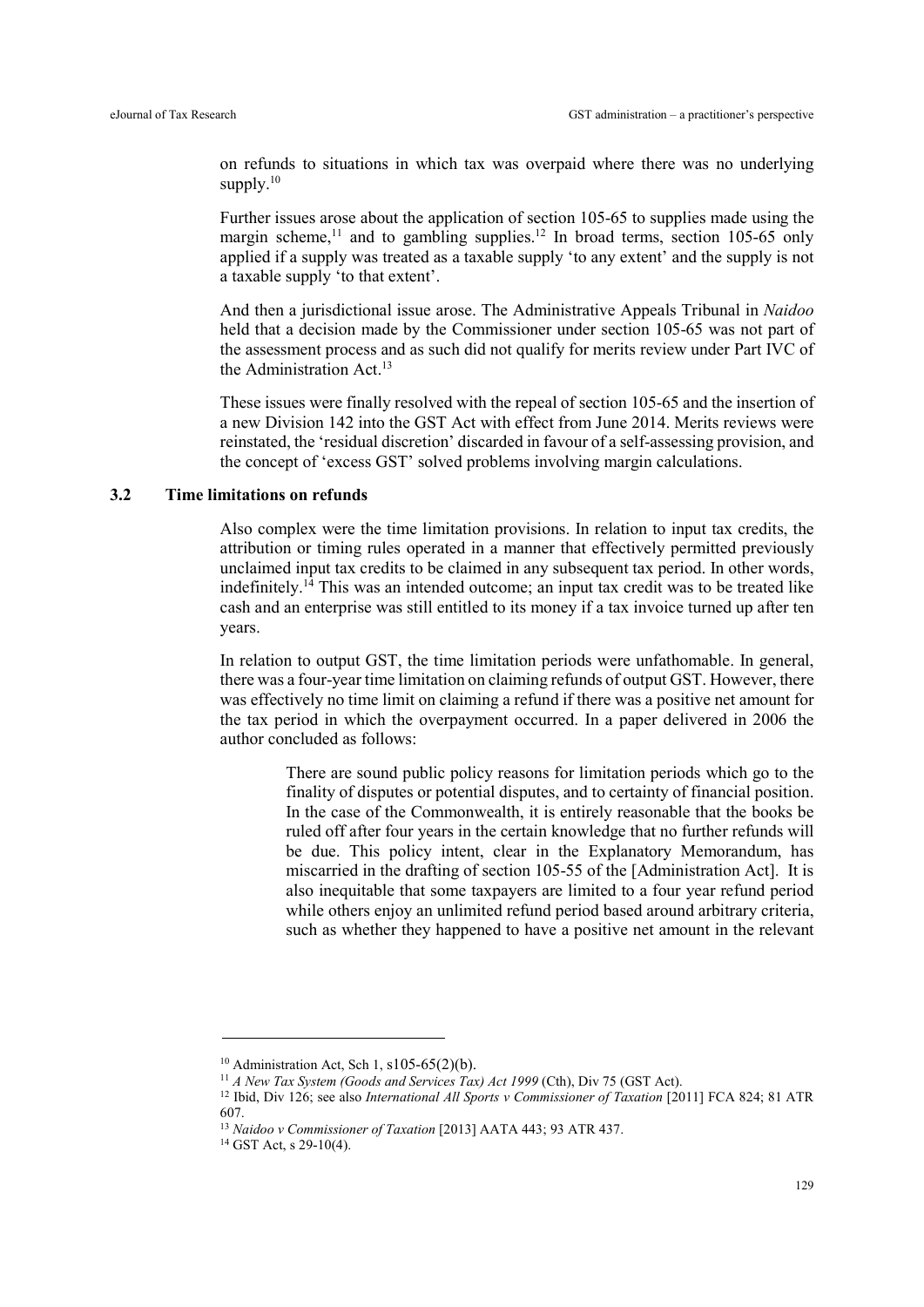tax period. Section 105-55 should be amended to provide a four year time limit on claiming refunds in all circumstances.<sup>15</sup>

Five years later, in 2011, another paper of the author's dealing with GST refunds at a similar conference opened with the following observation:

> Five years ago at this conference I made a number of comments about GST refunds. Life seemed much simpler then; the Commissioner regularly paid refunds in respect of overpaid GST. That happy situation has changed dramatically. Why?<sup>16</sup>

In relation to the anomaly in the four-year limitation period, the author observed that 'the authorities were painfully slow to act'.

In relation to limitation periods affecting output tax, the Treasurer announced changes only in May 2008. The commencement date was expressed to be 1 July 2008, thereby giving taxpayers several weeks to notify the Commissioner of any refunds which would extend back beyond four years.<sup>17</sup> Many refund claims were made in the weeks before 1 July 2008 with significant revenue implications.

In relation to limitation periods affecting input tax, a new Division 93 was inserted into the GST Act with effect from May 2009, and which now provides an effective four-year limitation on claims for previously unclaimed and unattributed input tax credits.<sup>18</sup> Some may say it is too effective; a fresh battleground has now emerged in the shape of draft ruling MT 2018/D1: time limits for claiming an input tax or fuel tax credit ('the draft ruling'), released for comment late in November 2018.<sup>19</sup>

The Commissioner's preliminary view is that the four-year time limit for claiming an input tax credit represents an absolute time limit even in circumstances where a taxpayer has lodged an objection or appeal against an assessment in relation to that credit within the four-year period. If the Commissioner's view is correct it highlights a deficiency in the interaction of the self-assessment provisions and the refund limitation provisions. The poor interaction between the various pieces of legislation dealing with GST administration is a recurring theme.

Chartered Accountants Australia and New Zealand, a body which this author represents on indirect tax issues, has lodged a detailed submission with the Commissioner stating:

> CAANZ strongly disagrees with the Commissioner's preliminary view, which represents a radical departure from a straightforward policy in place for over 100 years – that limitation periods in federal tax statutes give way to an

<sup>&</sup>lt;sup>15</sup> Kevin O'Rourke, 'GST Administration Issues' (Paper presented at the Taxation Institute National GST Intensive, Melbourne, November 2006) 3.4.

<sup>16</sup> O'Rourke, 'GST Refunds', above n 4.

<sup>&</sup>lt;sup>17</sup> Tax Laws Amendment (2008 Measures No. 3) Act 2008 (Cth), Sch 2, sub-item 16(2).

 $18$  GST Act, Div 93.

<sup>&</sup>lt;sup>19</sup> Australian Taxation Office, 'Time Limits for Claiming an Input Tax or Fuel Tax Credit', Draft Miscellaneous Taxation Ruling MT 2018/D1. While this draft ruling was withdrawn on 4 December 2019, the Commissioner has indicated that a further draft ruling will be issued in 2020: Australian Taxation Office, 'Advice under Development', available on the ATO website.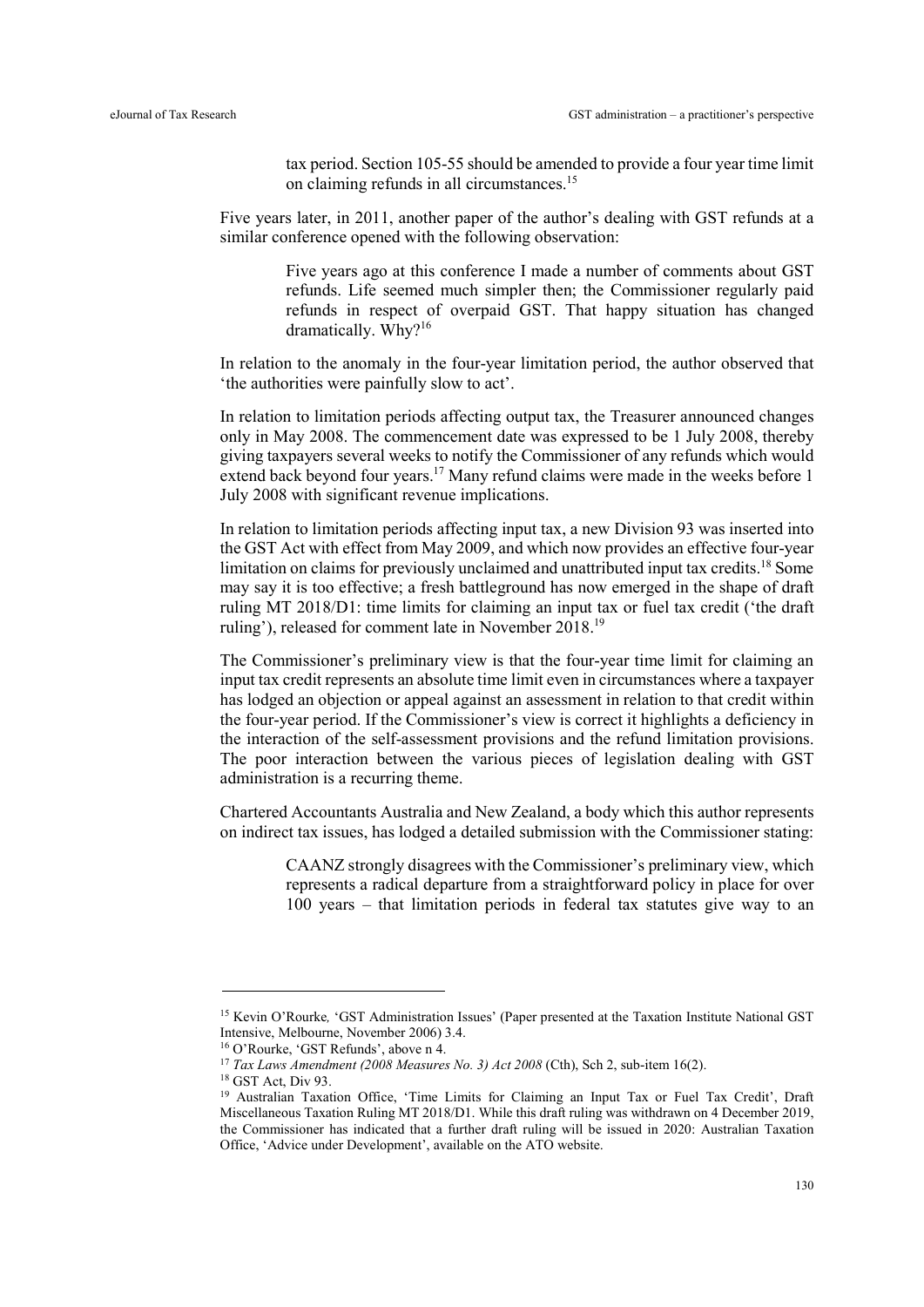objection provided the objection is itself lodged within the relevant limitation period. The inability to have an independent review is inherently unfair.<sup>20</sup>

Despite the Commissioner's view being 'preliminary' while he seeks comment, he has already raised the issue against taxpayers in current litigation.<sup>21</sup>

So, the notion that authorities might be 'painfully slow to act' when revenue is at risk is no longer a feature of the current administration of GST. Some might go so far as to say that the authorities can now be painfully quick to act, and perhaps painfully quick to over-react. This is increasingly so when revenue is merely 'at stake' rather than 'at risk'.

#### 3.3 Administration of GST refunds

Much of the Commissioner's efforts on compliance discussed above relate to the verification of refunds made by taxpayers. The ATO's ability to retain GST refunds for verification was considered by the Federal Court in the *Multiflex* litigation.<sup>22</sup> The Commissioner had retained Multiflex's GST refunds while conducting a review into refunds that were suspected to be part of a fraudulent scheme. The Court decided that the 'reasonable time' referred to in section 35-5 of the GST Act is the period that the Commissioner takes to facilitate the payment of a GST refund and does not include the time taken to conduct an investigation into the accuracy of the claims. The Commissioner was ordered to pay the GST refunds before the audit was finalised. The law was quickly changed by introducing section 8AAZLGA of the Administration Act, which gives the Commissioner power to withhold refunds pending a verification check.

The Inspector-General of Taxation recently conducted a review of the ATO's administration of GST Refunds and concluded as follows:

> Overall, the IGT has found that the ATO's administration of GST refunds operated efficiently with the vast majority of refunds released without being stopped for verification. Moreover, where refunds are stopped, the majority were processed and released within 14 or 28 days.<sup>23</sup>

The Inspector-General noted that, of the 2.4 million BASs lodged claiming GST refunds annually, the ATO's case selection process stopped less than 1 per cent for verification, which represented less than 6 per cent of GST refund amounts claimed.<sup>24</sup> He also noted that the ATO's automated risk assessment tools had been achieving a strike rate of only 26.7 per cent, which the ATO acknowledged to be no better than random selection for at least part of the risk assessment systems.<sup>25</sup>

The author's own experience in assisting clients whose refunds have been withheld has been generally positive. Some matters have been escalated and, in my opinion, dealt with appropriately. As much as the withholding of refunds is an annoyance to

 $20$  Ibid.

<sup>&</sup>lt;sup>21</sup> The Commissioner's view was rejected by Jagot J sitting as a Deputy President of the Administrative Appeals Tribunal in Linfox v Commissioner of Taxation [2019] AATA 222; 109 ATR 707 (22 February 2019); note that the author was involved in this matter for the applicant.

<sup>&</sup>lt;sup>22</sup> See *Multiflex Pty Ltd v Commissioner of Taxation* (2011) 81 ATR 347 (Federal Court) and, on appeal, Commissioner of Taxation v Multiflex Pty Ltd (2011) 197 FCR 580 (Full Federal Court).

 $23$  Inspector-General of Taxation, *GST Refunds* (March 2018) vii,

https://cdn.tspace.gov.au/uploads/sites/16/2018/08/IGT-GST-Refunds-Final-Report\_Redacted.pdf.  $^{24}$  Ibid 3.4.

<sup>25</sup> Ibid 3.57.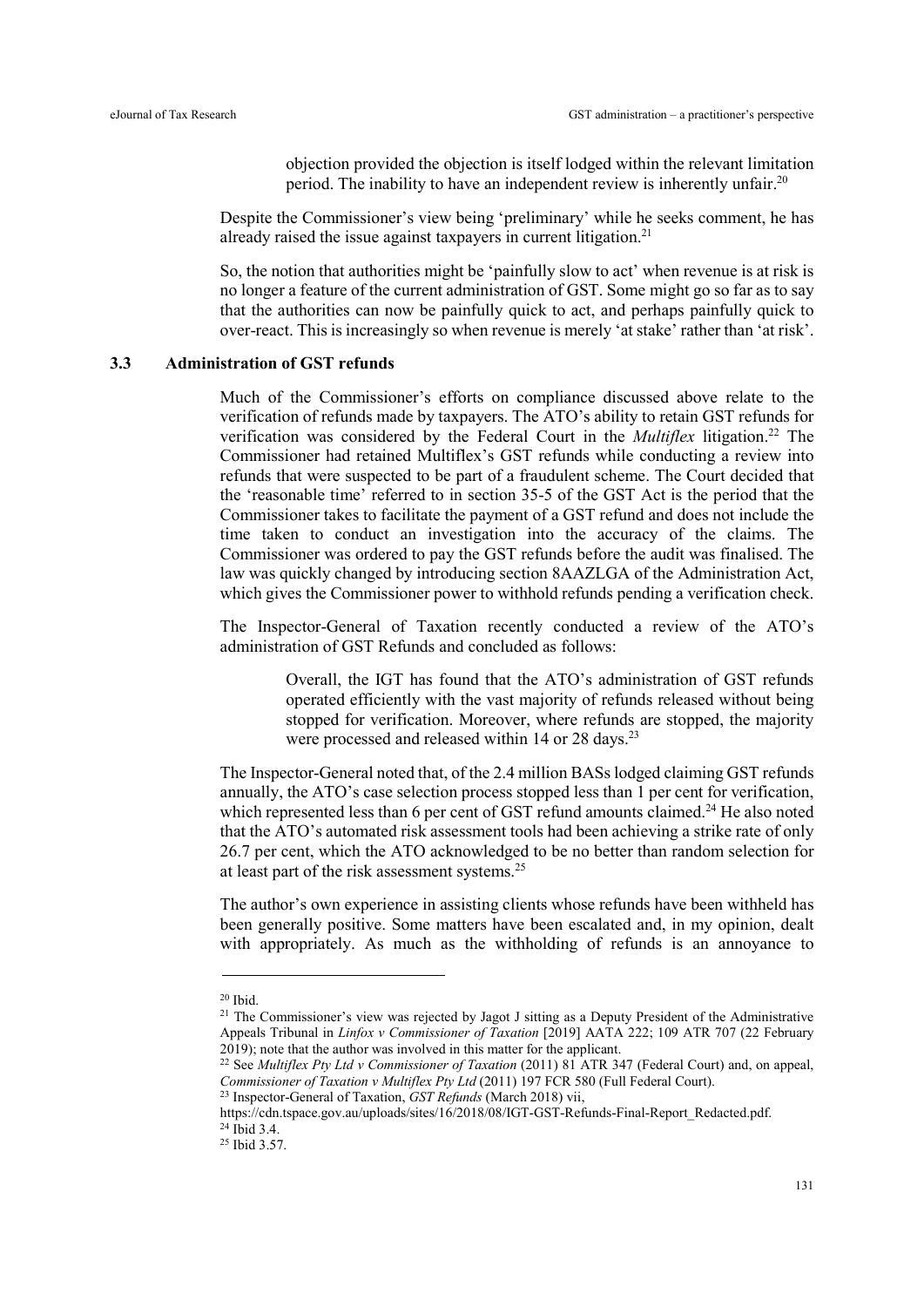practitioners and their clients, this is an area of continuous improvement by the administration, which needs to balance timely refunds against fraudulent claims.

# 3.4 Interest on GST refunds

The availability of interest on GST refunds is currently contested. Perhaps more accurately, the time from which interest runs is contested. The Federal Court has recently held in Travelex that delayed refund interest was available to Travelex 14 days after its running account balance surplus arose (which was shortly after its original BAS was lodged in respect of the tax period to which the refund related).<sup>26</sup> Travelex established its entitlement to GST refunds in earlier proceedings that finished in the High Court.<sup>27</sup>

In simple terms, interest on a disputed GST refund is broadly available back to the original BAS rather than many years later when, on the Commissioner's view, a relevant notification relating to the refund was lodged. The provisions are complex and the matter is on appeal.<sup>28</sup> It highlights again the poor interaction between different pieces of legislation governing GST administration.

Twenty years into the GST, the law and administration relating to refunds remains far too complex. That is especially undesirable given the importance of refunds in an invoice-credit multi-stage GST.

### 4. RULINGS

-

Not long after the introduction of GST the author was asked to deliver a paper on the topic: 'The GST Rulings System – Is it Failing?'.<sup>29</sup> To pose the question two years rather than 20 years into the GST may have been a touch premature but the paper concluded then that the system was not failing. A number of suggestions for improvement were also made which were favourably received by the Commissioner.<sup>30</sup> The definition of a public ruling, for example, was drawn so widely that it might have extended to material on an ATO PowerPoint slide used at a conference presentation.

For the first decade of GST administration, the GST rulings regime was embodied in section 105-60 of Schedule 1 to the Administration Act (and its predecessor), which drew heavily from the earlier sales tax rulings system, rather than from the income tax rulings system.<sup>31</sup> This changed with effect from 1 July 2010 when the GST rulings regime was integrated into the general tax ruling regime, with some special rules applicable only to GST rulings. Further changes were made from 1 July 2012 to accommodate the incoming self-assessment regime for indirect taxes which replaced the so-called 'self-actuating' regime.

<sup>&</sup>lt;sup>26</sup> Travelex Ltd v Commissioner of Taxation [2018] FCA 1051, 108 ATR 278; note that the author has been acting for the applicant in the proceedings.

<sup>27</sup> Travelex Ltd v Federal Commissioner of Taxation [2010] HCA 33; 241 CLR 510.

<sup>&</sup>lt;sup>28</sup> The Commissioner's appeal to the Full Court of the Federal Court was unsuccessful: Commissioner of Taxation v Travelex Ltd  $\hat{2}020$ ] FCAFC 10; though the High Court has now granted him special leave to appeal: [2020] HCATrans 089.

 $^{29}$  Kevin O'Rourke, 'The GST Rulings System – Is It Failing?' (2002) 12(1) Revenue Law Journal 79.

<sup>&</sup>lt;sup>30</sup> The recommendations were adopted by the Law Council of Australia and discussed at the National Tax Liaison Group meeting of 5 December 2002.

<sup>&</sup>lt;sup>31</sup> Administration Act, Sch 1, s 105-60.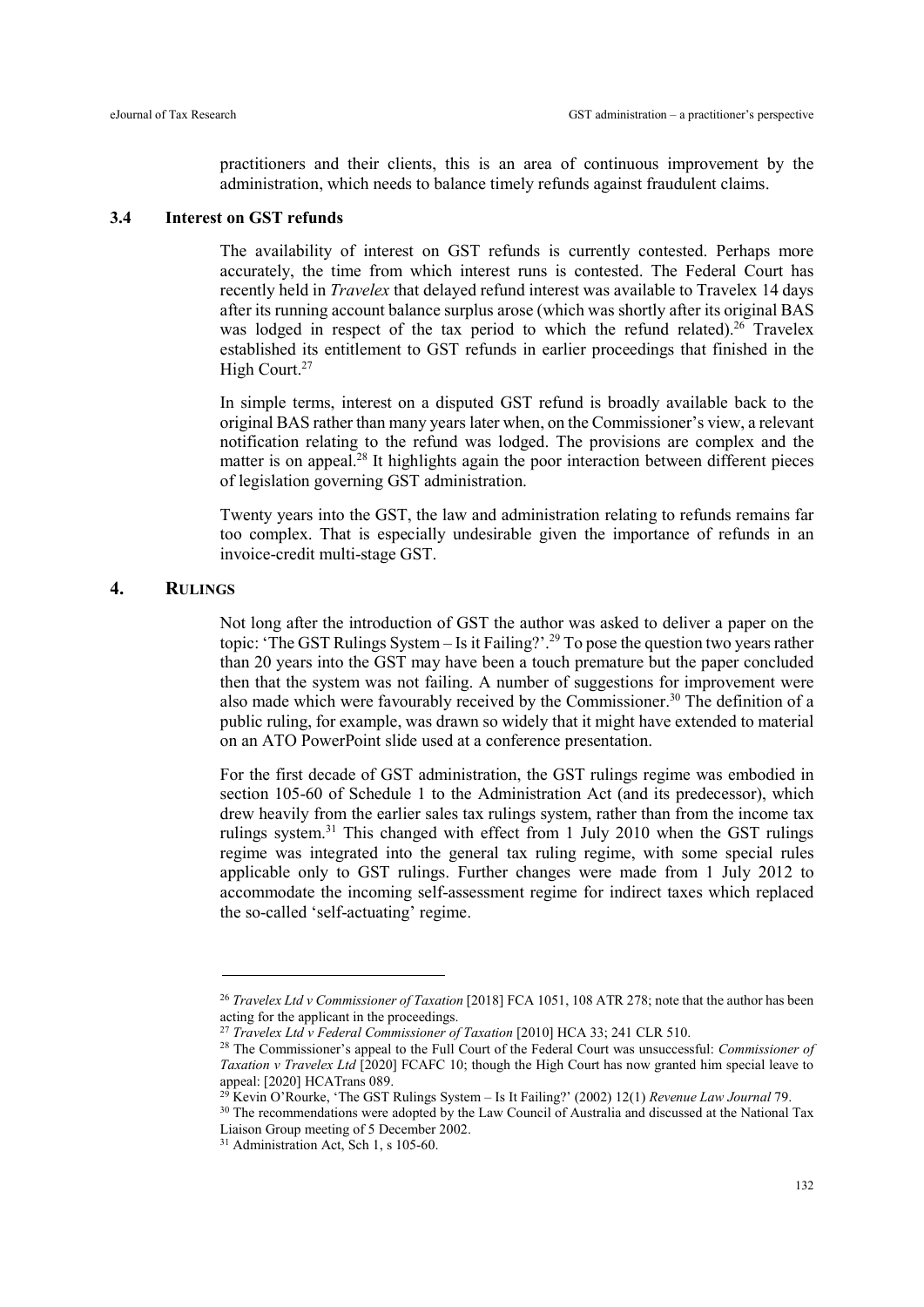There are now common rules for public and private rulings in Division 357 of Schedule 1 to the Administration Act, while there are special rules for both public and private rulings in Divisions 358 and 359 respectively.<sup>32</sup>

In the case of private rulings, there are formal review rights for taxpayers to challenge an adverse ruling, though these are now for the most part redundant in a self-assessment environment. Paragraph 359-60(3)(a) of Schedule 1 to the Administration Act provides that a taxpayer cannot object against a private ruling if there is an assessment 'for the income year or other accounting period to which the ruling relates'.<sup>33</sup> This has implications for tax periods from 1 July 2012 as there will ordinarily be deemed assessments for each BAS lodged under the self-assessment regime. In such a case a taxpayer can only object against any assessments for the tax periods to which the private ruling relates.

There will still be occasions, however, where an objection against a private ruling can be made on the basis that it does not relate to an assessment. This will include private ruling applications on proposed future transactions and, perhaps curiously, private ruling applications lodged by taxpayers with outstanding BASs.

On the subject of curiosities, mention should be made of subsection 357-60(3) of Schedule 1 to the Administration Act.<sup>34</sup> This is a special rule which applies only to GST private rulings. It is essentially a deeming provision which provides that the GST payable on a supply is 'the amount worked out in accordance with a ruling' (if any) that relates to the GST payable on the supply and binds the Commissioner in relation to the supplier. In other words, the decision in a GST private ruling will override the substantive law. Pity the recipient of the supply who is thus bound, not by the substantive law, but by a ruling obtained by the supplier in which he or she played no part, and of which he or she may have no knowledge.

# 4.1 Administration of private GST rulings

It is often the case in the early days of a GST implementation that there are numerous requests by taxpayers and their advisors for clarification of how the new law might apply to their circumstances. In Australia's case in the calendar year 2000, the Commissioner issued 89,779 private rulings across all taxes, of which 84,287 were GST private rulings. This was a staggering number and at the time the author wrote as follows:

> While I have seen much criticism of ATO rulings, and of the introduction of GST generally, too little praise has been directed towards the Commissioner and his officers for an outstanding effort in even coping with the magnitude of the transition. Perhaps it is now time to do so.<sup>35</sup>

As might be expected, the number of GST private rulings has dropped dramatically, as Table 2 illustrates.

<sup>32</sup> Ibid, Divs 357-359.

<sup>33</sup> Ibid, Sch 1, s 359-60(3)(a).

<sup>34</sup> Ibid, Sch 1, s 357(60)(3).

<sup>35</sup> O'Rourke, 'The GST Rulings System – Is It Failing?', above n 29, 88.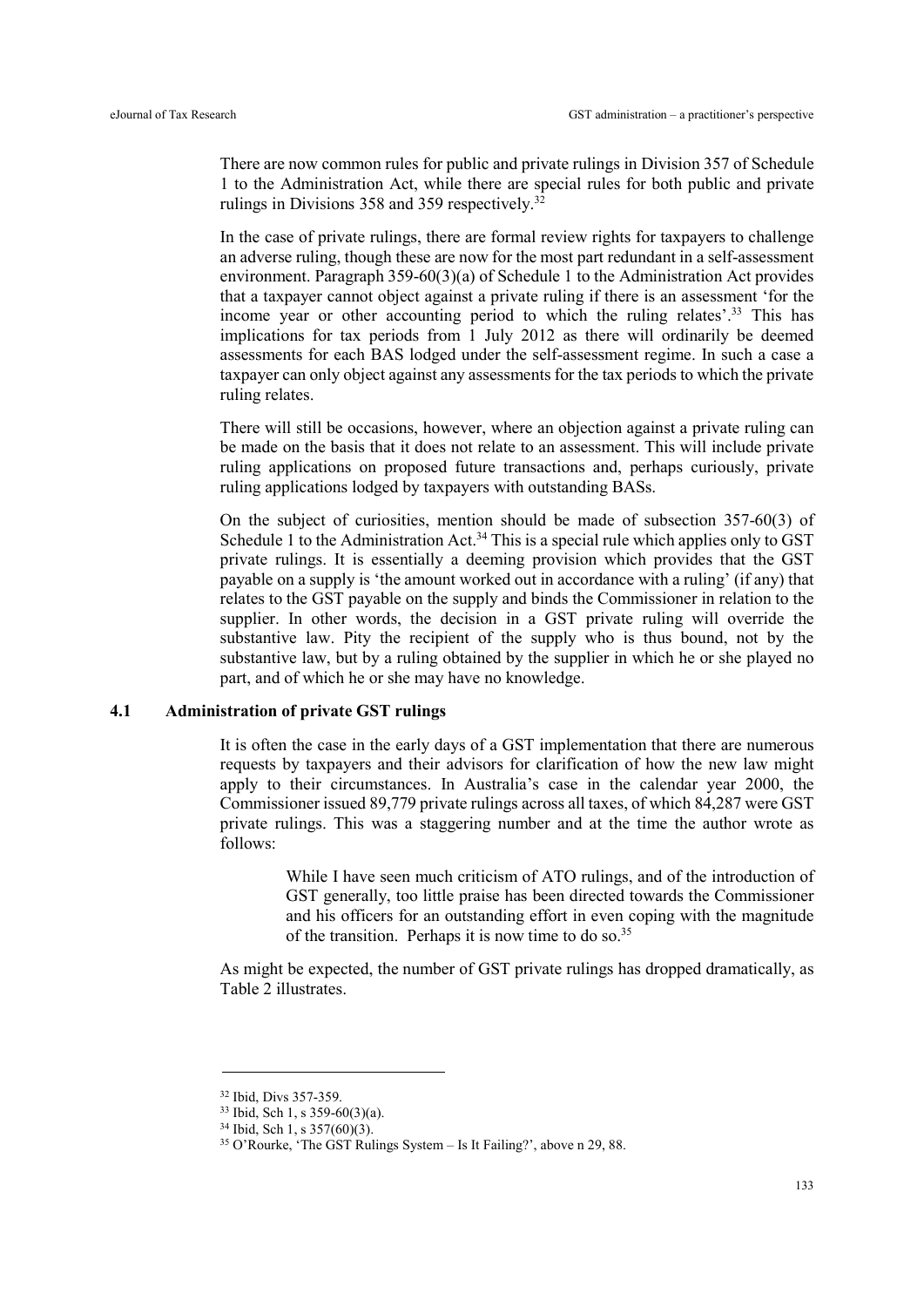| Year          | <b>Private rulings finalised</b> |
|---------------|----------------------------------|
| 2000          | 84,287                           |
| $2013 - 2014$ | 1,163                            |
| $2014 - 2015$ | 927                              |
| $2015 - 2016$ | 730                              |
| $2016 - 2017$ | 748                              |
| $2017 - 2018$ | 840                              |

Table 2: GST Private Rulings Finalised<sup>36</sup>

The figures between 2000 and later years may not be strictly comparable as the Commissioner now also issues 'guidance requests' which, for example, numbered 5,492 in 2017-2018.<sup>37</sup> The Commissioner consistently finalises over 95 per cent of ruling requests within 28 calendar days of receiving all of the necessary information. Even though some practitioners may quibble over the necessity and timeliness of some requests for information, there is little doubt that the private rulings system is working reasonably efficiently.

There are of course benefits in applying for a private ruling which include: certainty of position (including for proposed transactions on assumed facts); mitigating the risk of underpaid tax, penalties and interest; and transparency with the Commissioner. However, there has been a tendency in recent times for the Commissioner to issue a 'negative' private ruling in favour of the revenue if there is even a slight doubt about the interpretation of a statutory provision. This has led advisers to recommend that clients not seek a private ruling unless it is considered essential to do so, such as with a major transaction. The author is not convinced that this is the best outcome for the GST system as a whole. Both the Commissioner and taxpayers would be better off with a higher level of engagement and, for the Commissioner at least, there is much to be gleaned from private ruling requests.

# 4.2 The changing nature of public GST rulings

In the case of public rulings, the Commissioner issued a number of very lengthy GST rulings on a comprehensive range of matters in the first few years of GST. It is an impressive and substantial body of work which has obviated the need for many taxpayers and their advisors to seek private rulings. Those early public rulings have succeeded in being helpful and informative to taxpayers and advisers. It was inevitable that such rulings could not continue to be published at the same rate, though there is a strong case to be made for maintaining them, as well as integrating them into a coherent body of work.

In more recent times, however, a different trend has emerged. In the last three years, GST public rulings (and draft rulings) have fallen into two categories, both few in number. First, there are those public rulings associated with new measures, essentially updating the 'cross-border' rulings for a modern era: $38$ 

<sup>36</sup> GST Performance Reports, above n 2.

<sup>&</sup>lt;sup>37</sup> Australian Taxation Office, *GST Administration Annual Performance Report 2017-18*, above n 1.

<sup>&</sup>lt;sup>38</sup> There also exist Law Companion Guidelines (LCGs) giving guidance on new legislative measures.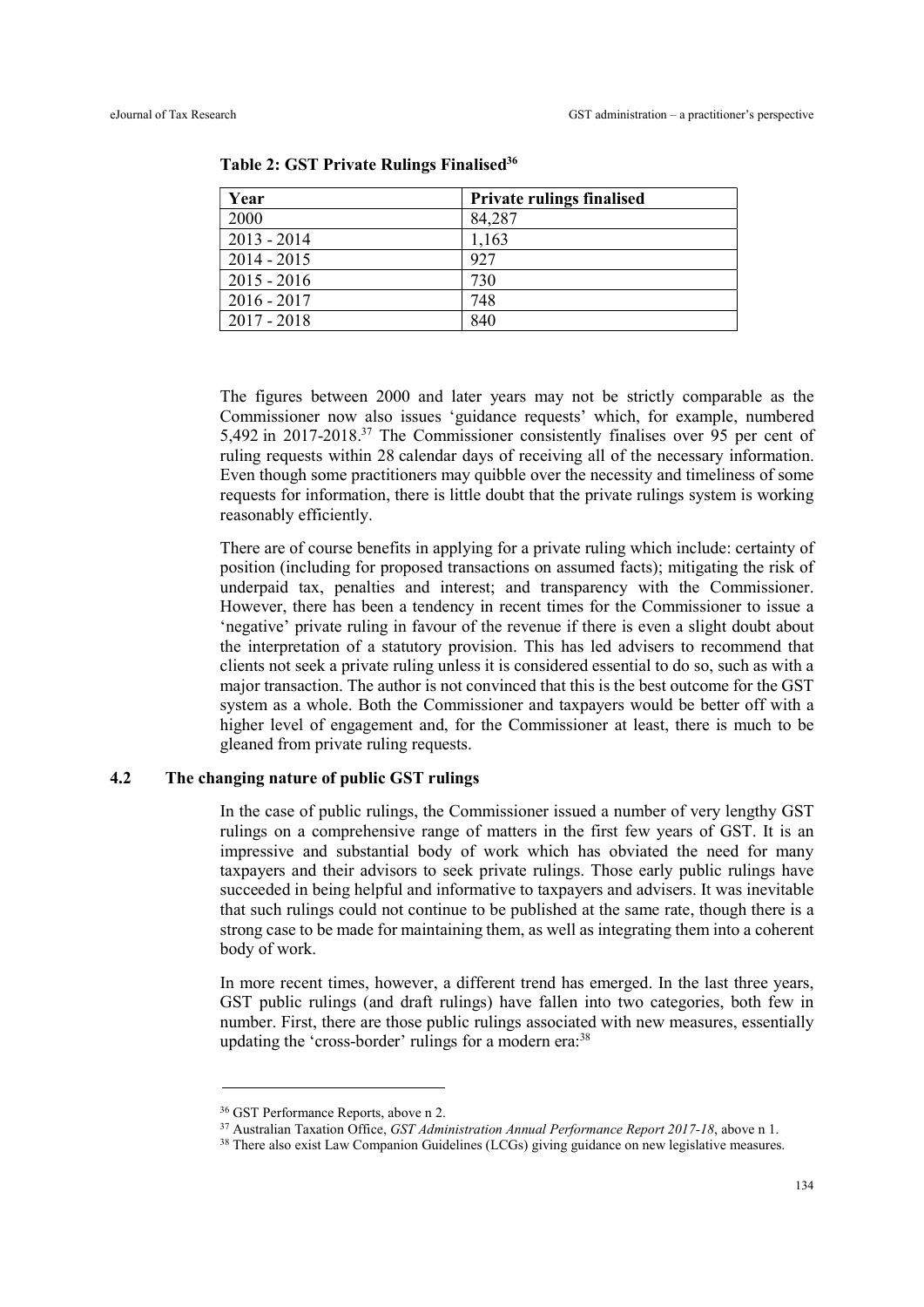- GSTR  $2017/1$  Goods and services tax: making cross-border supplies to Australian consumers;
- GSTR 2018/1 Goods and services tax: supplies of real property connected with the indirect tax zone (Australia);
- GSTR 2018/2 Goods and services tax: supplies of goods connected with the indirect tax zone (Australia).

The second and emerging category of public ruling is those which add further weapons to the armoury of the ATO:

- $MT 2018/D1 Time$  limits for claiming an input tax or fuel tax credit;
- GSTD 2018/D1 Goods and services tax: determining the creditable purpose of acquisitions in a credit card issuing business.

The first of these draft rulings was discussed earlier, being the Commissioner's preliminary view that the four-year time limit for claiming an input tax credit represents an absolute time limit even in circumstances where a taxpayer has lodged an objection or appeal against an assessment in relation to that credit within the four-year period. The second of these draft rulings has emerged as a response to detailed audits of the credit card issuing businesses of major financial institutions.

Of course, there is nothing inherently wrong in the Commissioner publishing his views on a range of matters, and he should be encouraged to do so. However, there needs to be some balance and taxpayers should not feel as though public rulings are now just a means by which their rights and entitlements are diminished. The Commissioner would be well advised to consult on further suitable topics for GST rulings. Suggestions in the past have often been met with the response that the topic applies only to a narrow class of taxpayer. However, the credit card issuing businesses of major financial institutions is a fairly narrow class and this has not been a barrier to the issue of the draft ruling in this case.

Twenty years in to the GST, the rulings system continues to operate well, though improvements can and should be made.

# 5. DISPUTES

The provisions governing taxation objections and appeals are well known to practitioners and are contained in Part IVC of the Administration Act.<sup>39</sup> These provisions, or variations of them, have been in place in the federal tax system for over one hundred years.

Tax disputes are inevitable so the real debate is how the administration handles them. There has been a perception for some time that the ATO officers dealing with the objection or appeal were not sufficiently independent of the ATO officers originally dealing with the matter. In May 2015, in response to recommendations from the inquiry by the House of Representatives Standing Committee on Tax and Revenue into tax disputes, the ATO created a new business line, Review and Dispute Resolution (RDR). It is a kind of 'half-way' house of semi-independence and there are arguments both for

<sup>39</sup> Administration Act, Pt IVC.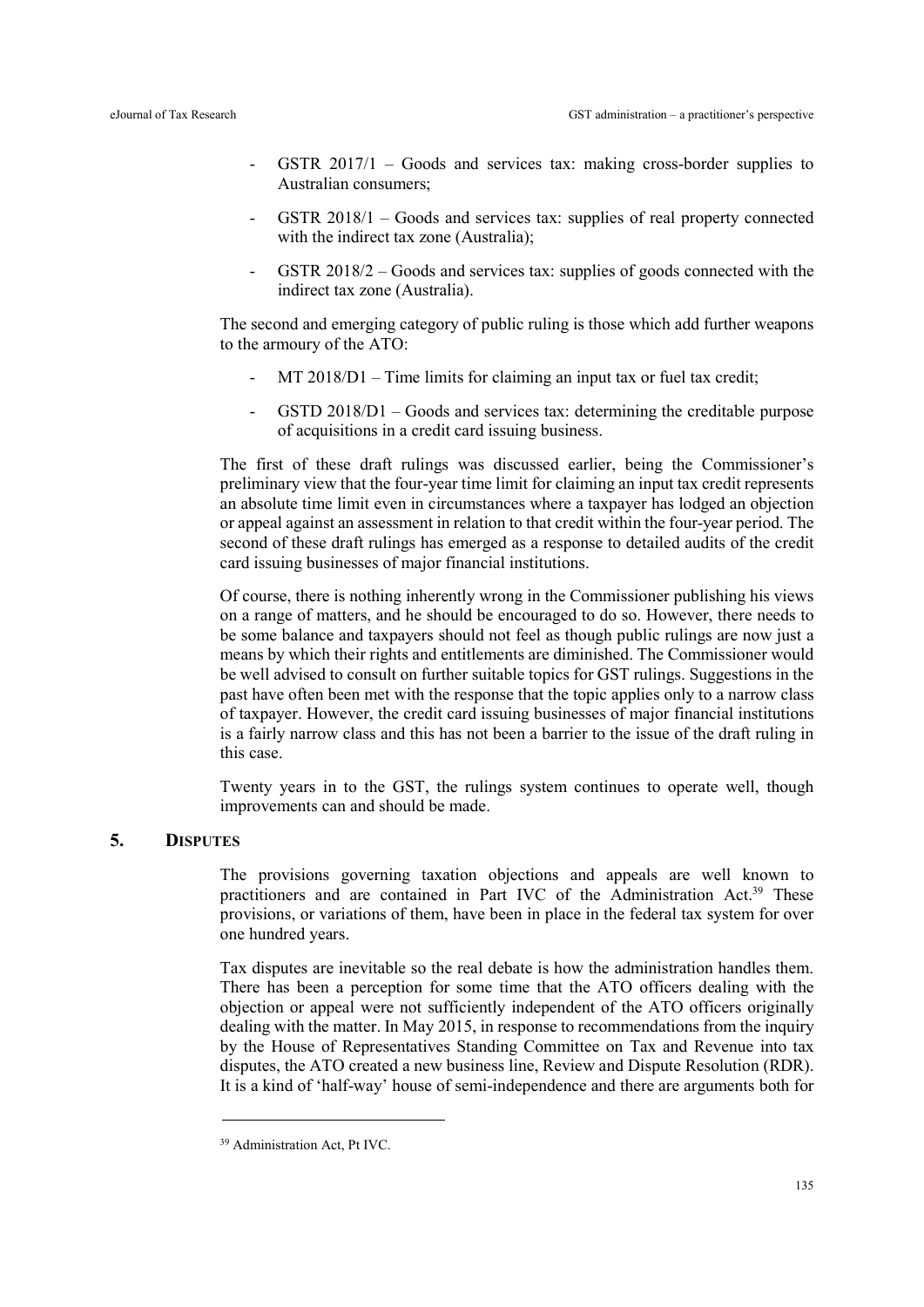and against full independence. So, what does the evidence indicate about how the GST disputes system is working? Something of the system can be gleaned by looking at relevant figures for objections, litigation and settlements.

### 5.1 Objections

A taxation objection against an assessment or other appealable indirect tax decision is the formal document which initiates the dispute resolution process. Of course, that process may be engaged informally at any time but it is the taxation objection which crystallises a claim in a legal sense. The number of GST objections received and finalised over the last few years is set out in Table 3 below.

| Year          | <b>Objections received</b> | <b>Objections finalised</b> |
|---------------|----------------------------|-----------------------------|
|               |                            |                             |
| $2013 - 2014$ | 1353                       | 1388                        |
| $2014 - 2015$ | 1214                       | 1381                        |
| $2015 - 2016$ | 1150                       | 1355                        |
| $2016 - 2017$ | 859                        | 934                         |
| $2018 - 2019$ | 842                        | 767                         |

Table 3: GST Objections<sup>40</sup>

It is clear from Table 3 that the number of objections is falling at a welcome rate. The most likely explanation for this is early engagement by the ATO in resolving the matter under objection.

# 5.2 Appeals to courts and tribunals

-

An objection which is not resolved to the satisfaction of the parties may well proceed by way of appeal to either the Administrative Appeals Tribunal or to the Federal Court of Australia. The number of GST appeals received and finalised over the last few years is set out in Table 4 below.

| Year          | <b>Appeals received</b> | <b>Appeals finalised</b> |  |
|---------------|-------------------------|--------------------------|--|
|               |                         |                          |  |
| $2013 - 2014$ | 143                     | 163                      |  |
| $2014 - 2015$ | 106                     | 143                      |  |
| $2015 - 2016$ | 67                      | 84                       |  |
| $2016 - 2017$ | 53                      | 61                       |  |

Table 4: GST Appeals<sup>41</sup>

<sup>40</sup> GST Performance Reports, above n 2. 41 Ibid.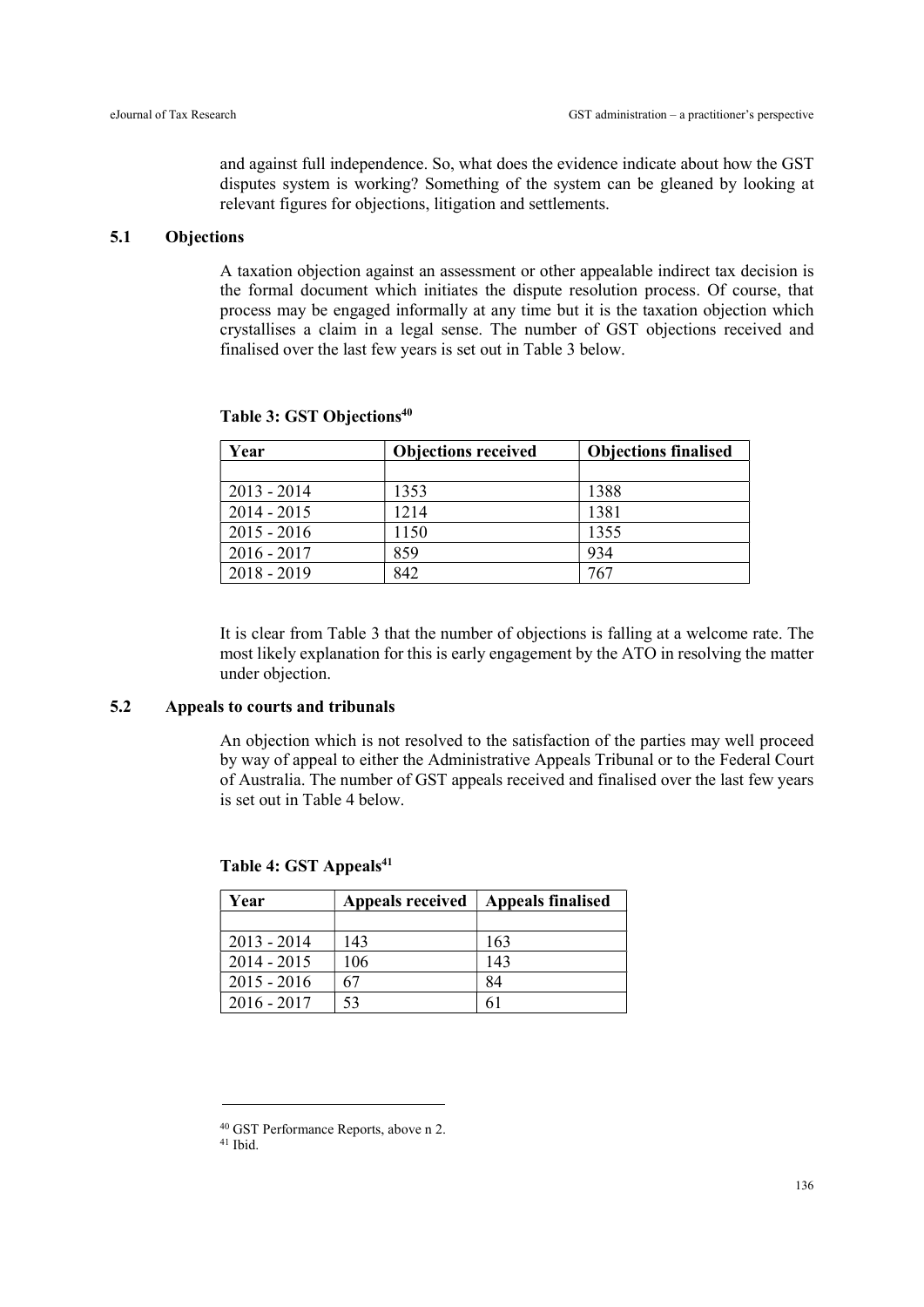There are two matters of note. First, a cursory comparison of the numbers of objections and appeals reveals that most objections are resolved without proceeding to appeal. Second, the number of appeals has fallen dramatically. Again, the most likely explanation for this is engagement by the ATO in resolving the matter.

It can also be gleaned from the ATO's annual GST Administration Performance Reports that a significant proportion of cases (up to 50 per cent) deal with largely non-technical issues where taxable supplies are understated or input tax credits over-claimed. Another large proportion of cases (typically 15 to 20 per cent) deal with property matters. Outside of these categories, the remaining areas of dispute are relatively small. Another feature of the appeals is that most of the cases are from the micro and small to medium enterprises business market segments, rather than from the large business or government segments.

#### 5.3 Settlements

The ATO may choose to settle a dispute where it considers settlement to be consistent with the good management of the tax system. In doing this, the ATO has to balance its responsibility to collect taxes with relevant factors such as the relative strength of the positions of both parties, the cost versus the benefits of continuing the dispute and the impact on future compliance for the particular taxpayer and the broader community. The number of GST cases settled over the last few years is set out in Table 5 below.

| Year          | <b>Cases settled</b> | Original \$<br>liability | <b>Settled \$ liability</b> |
|---------------|----------------------|--------------------------|-----------------------------|
|               |                      |                          |                             |
| $2013 - 2014$ | 32                   | N/A                      | N/A                         |
| $2014 - 2015$ |                      |                          |                             |
| $2015 - 2016$ | 49                   | \$179m                   | \$155m                      |
| $2016 - 2017$ |                      | \$193m                   | \$152m                      |

Table 5: GST Settlements<sup>42</sup>

Although it is difficult to fully reconcile the figures, there are again two matters of note. First, it is unsurprising that, as the number of objections and appeals are falling, the number of cases which settle are increasing. Second, a comparison of the original liability with the settled liability suggests that the Commissioner is not 'giving away the furniture' in settling matters.

#### 5.4 Two classes of GST dispute

There may now be two classes of GST dispute.

The first class of dispute arises when the ATO takes the view that the matter is suitable for resolution. The impressive figures set out above clearly involve matters within this class. Some have suggested that this is simply the 'low hanging fruit' or the easy cases

42 Ibid.